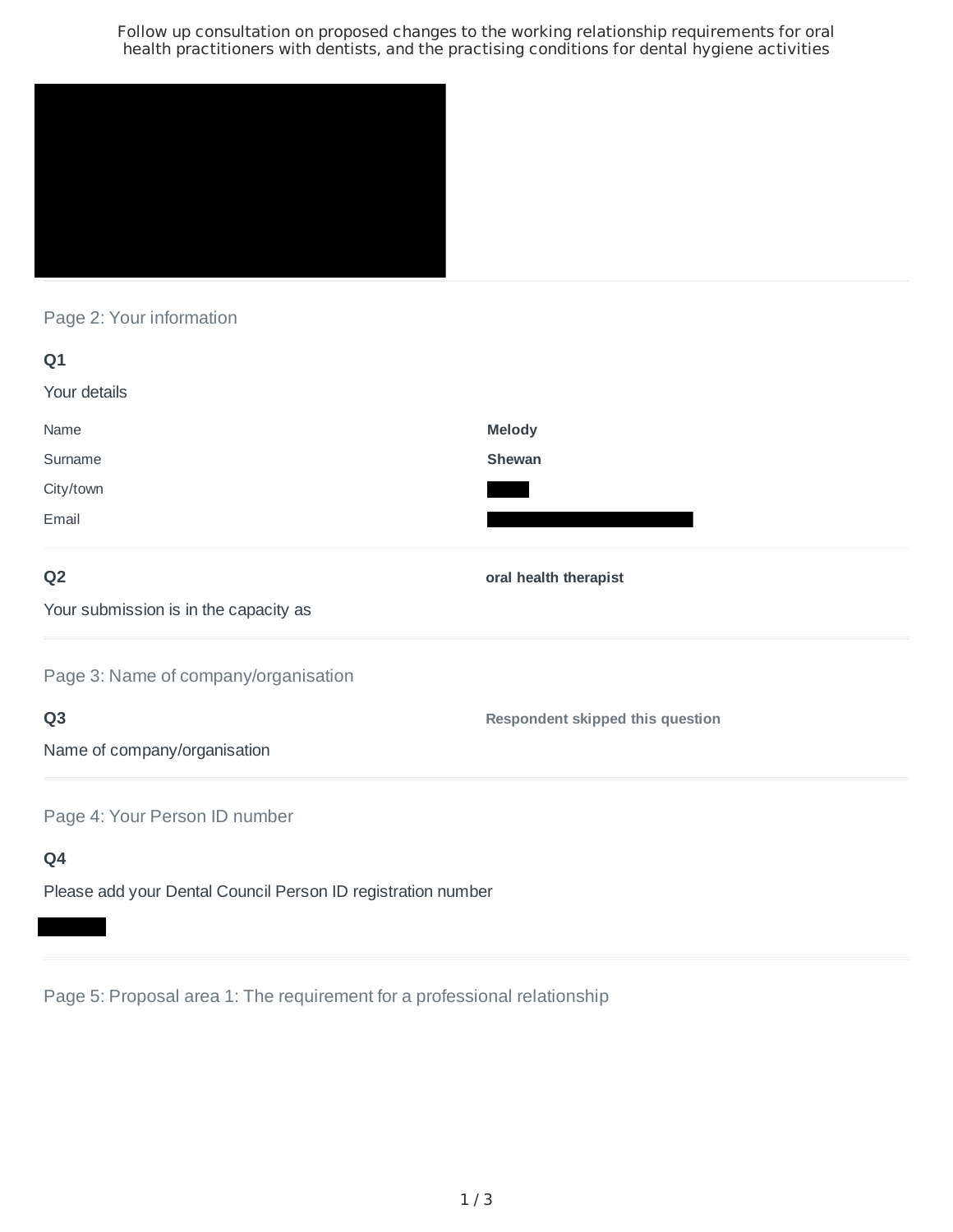Follow up consultation on proposed changes to the working relationship requirements for oral health practitioners with dentists, and the practising conditions for dental hygiene activities

## **Q5**

**Agree**

Do you agree/disagree with the proposal to remove the mandated requirement for a professional relationship (dental therapy), working relationship (dental hygiene, orthodontic auxiliary practice), and a consultative professional relationship (oral health therapy) from the respective scopes of practice. Please detail why.

## **Q6**

Please provide comments to support your response.

More and more hygienist/OHTs are working independently in their own clinic. Naturally we will always have relationships with dentists/Specialist as we often rely on these relationships for the patients best care. It doesn't need to be a requirement on paper.

Page 6: Proposal area 1: The requirement for a professional relationship

# **Q7**

**Agree**

Do you agree/disagree to remove references to working/professional/consultative professional relationships from the dental therapy, dental hygiene, orthodontic auxiliary practice, oral health therapy, dental technology and clinical dental technology scopes of practice? (as detailed in Appendices  $A - F$ ). Please detail why.

### **Q8**

Please provide comments to support your response.

Removing the references would encourage more accountability and responsibility for those hygienists/OHTs working independently and therefore best practice undertaken at all times.

Page 8: Proposal area 2: Practising conditions for dental hygiene activities

# **Q9**

**Agree**

Do you agree/disagree with the removal of the requirement for direct clinical supervision for administration of local anaesthetic and prescription preventive agents? Please detail why.

### **Q10**

Please provide comments to support your response.

We are highly skilled and trained practitioner's offering the best care to our patients. We are well versed with what to do in medical emergencies, and local anesthetic is something we use regularly, whether a dentist is on site or not we know our role and what to do.